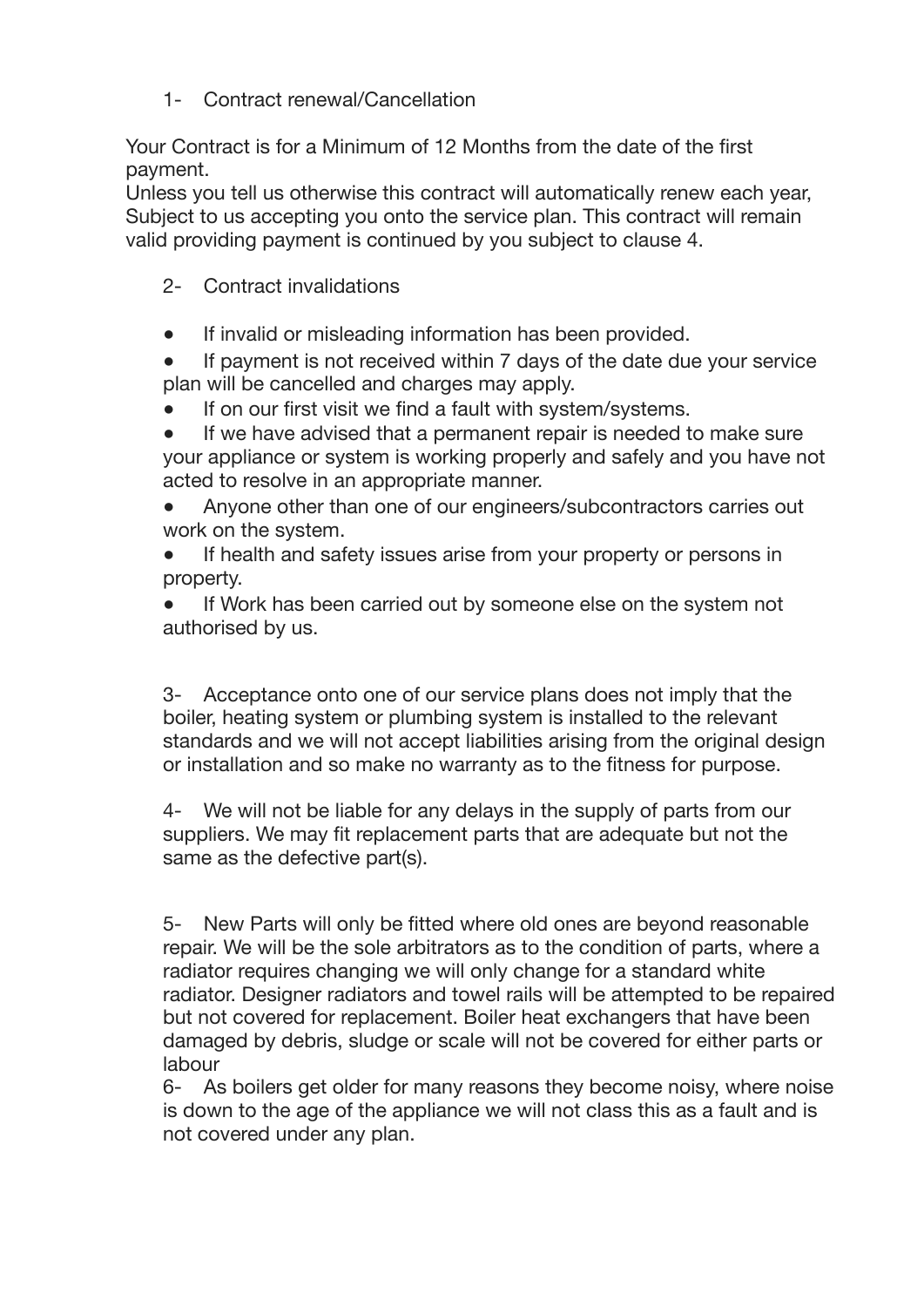7- Boiler replacement – If your boiler is under 7 years of age and deemed unrepairable we will replace the boiler like for like, we will need to see proof of the original date of installation. For boilers over 7 years a loyalty discount will be applied to the cost of fitting a new boiler.

8- Access – We are not liable for any repairs to which we cannot gain reasonable access, removal of any obstructions will be at our sole discretion and will reserve the right to charge you at our standard rates. We may insist that you arrange for the obstruction prior to us carrying out the repair, we will not be held liable for any making good unless it's down to our negligence.

9- Charges – If a service plan is cancelled part way through the year we reserve the right to charge for any services and/or repairs we have carried out at our standard rates.

10- Annual boiler service or landlord certificate- If this included in your plan we will try to arrange a visit for this to take place but you remain responsible for it happening within the contract.

11- System flushing – If we recommend that your heating system requires a flush we will provide you with a quotation and once the system is cleaned we will continue with any service plan in place.

## 12- Exclusions

Our service plans do not include –

1 Repairs required due to design faults or existing faults prior to the start of this plan.

2 Repairs relating to damage caused by you or a third party.

3 Any loss or damage to any property caused by the boiler, heating system or plumbing system breaking down for example damage to ceiling due to a leak.

## 4 Any faults caused by sludge, scaling or blockages

5 The cost of removing sludge or scale from the system and the damage caused would not be covered. Or adding corrosion inhibitor.

6 Boiler repairs are limited to £250 in the first three months of your plan

- 7 Damage caused by weather or freezing
	- 8 Removal of dangerous materials for example asbestos.
	- 9 Any decorative parts for example casing, paint work, batteries.
	- 10 Any part of a flue concealed within the fabric of the building.